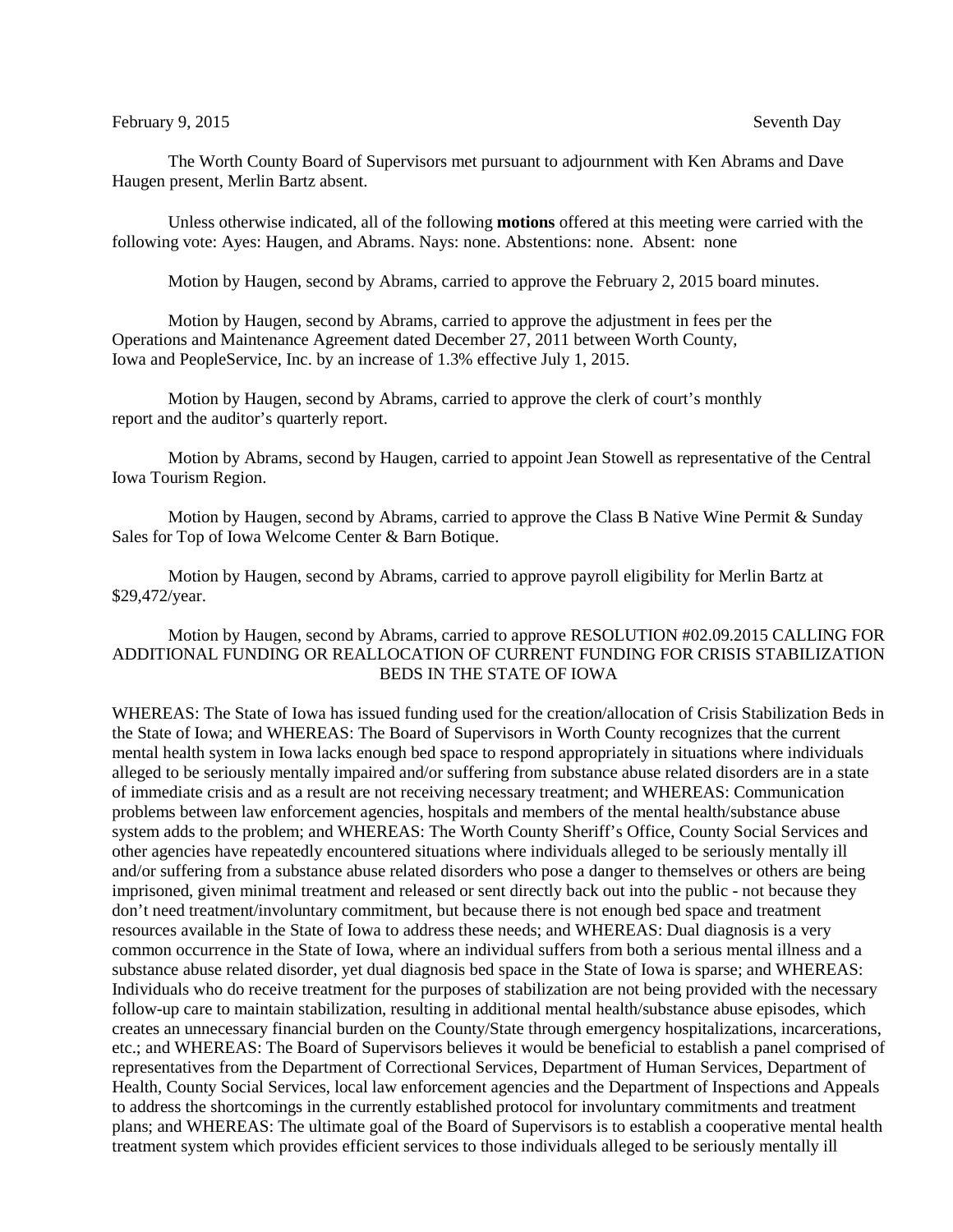and/or suffering from a substance abuse related disorder so as to avoid danger to said individuals and the public and utilizes funds in a fiscally responsible manner by placing focus on providing necessary emergency treatment and aftercare treatment up front, without the need for repeated emergency room visits and applications for involuntary commitments.

NOW, THEREFORE BE IT RESOLVED by the Worth County Board of Supervisors that efforts shall be taken by Worth County to urge the State of Iowa to reallocate current funds or allocate additional funds for the purpose of establishing additional beds in Iowa and additional treatment resources for those with mental health and substance abuse needs, including the urging of creating a panel to address said shortcomings and reallocation of funds. PASSED AND ADOPTED THIS 9<sup>th</sup> day of February, 2015. Kenneth J. Abrams, Chairperson; Attest: Jacki A. Backhaus, County Auditor

Motion by Haugen, second by Abrams, carried to approve RESOLUTION NO. 02.09.2015A Resolution to fix a date for a public hearing on a general obligation refunding loan agreement WHEREAS, the Board of Supervisors of Worth County, Iowa (the "County"), has previously issued \$3,305,000 General Obligation Urban Renewal County Road Improvement Bonds, Series 2010A, (the "Series 2010A Bonds"); and WHEREAS, in the resolution authorizing the issuance of the Series 2010A Bonds, the County reserved the right to call for payment prior to maturity any or all Series 2010A Bonds maturing after June 1, 2018 (the "Callable Series 2010A Bonds"); and WHEREAS, the Board of Supervisors of the County has also previously issued \$5,500,000 General Obligation Urban Renewal Economic Development Bonds, Series 2011A, (the "Series 2011A Bonds"); and WHEREAS, in the resolution authorizing the issuance of the Series 2011A Bonds, the County reserved the right to call for payment prior to maturity any or all Series 2011A Bonds maturing after June 1, 2018 (the "Callable Series 2011A Bonds"); and WHEREAS, it is necessary to fix a date of meeting of this Board at which it is proposed to take action to enter into a loan agreement (the "Loan Agreement") in an amount not to exceed \$6,650,000 for the purpose of refunding the Callable Series 2010A Bonds and the Callable Series 2011A Bonds and to give notice thereof as required by law; NOW, THEREFORE, Be It Resolved by the Board of Supervisors of Worth County, Iowa, as follows: Section 1. This Board shall meet on the 9th day of March, 2015, at the Worth County Courthouse, 1000 Central Ave, Northwood, Iowa, at 10:00 o'clock a.m., at which time and place a hearing will be held and proceedings will be instituted and action taken to enter into the Loan Agreement.

Section 2. The County Auditor is hereby directed to give notice of the proposed action on the Loan Agreement, setting forth the amount and purpose thereof, the time when and place where the said meeting will be held, by publication at least once and not less than 4 nor more than 20 days before the meeting, in a legal newspaper of general circulation in the County.

The notice shall be in substantially the following form: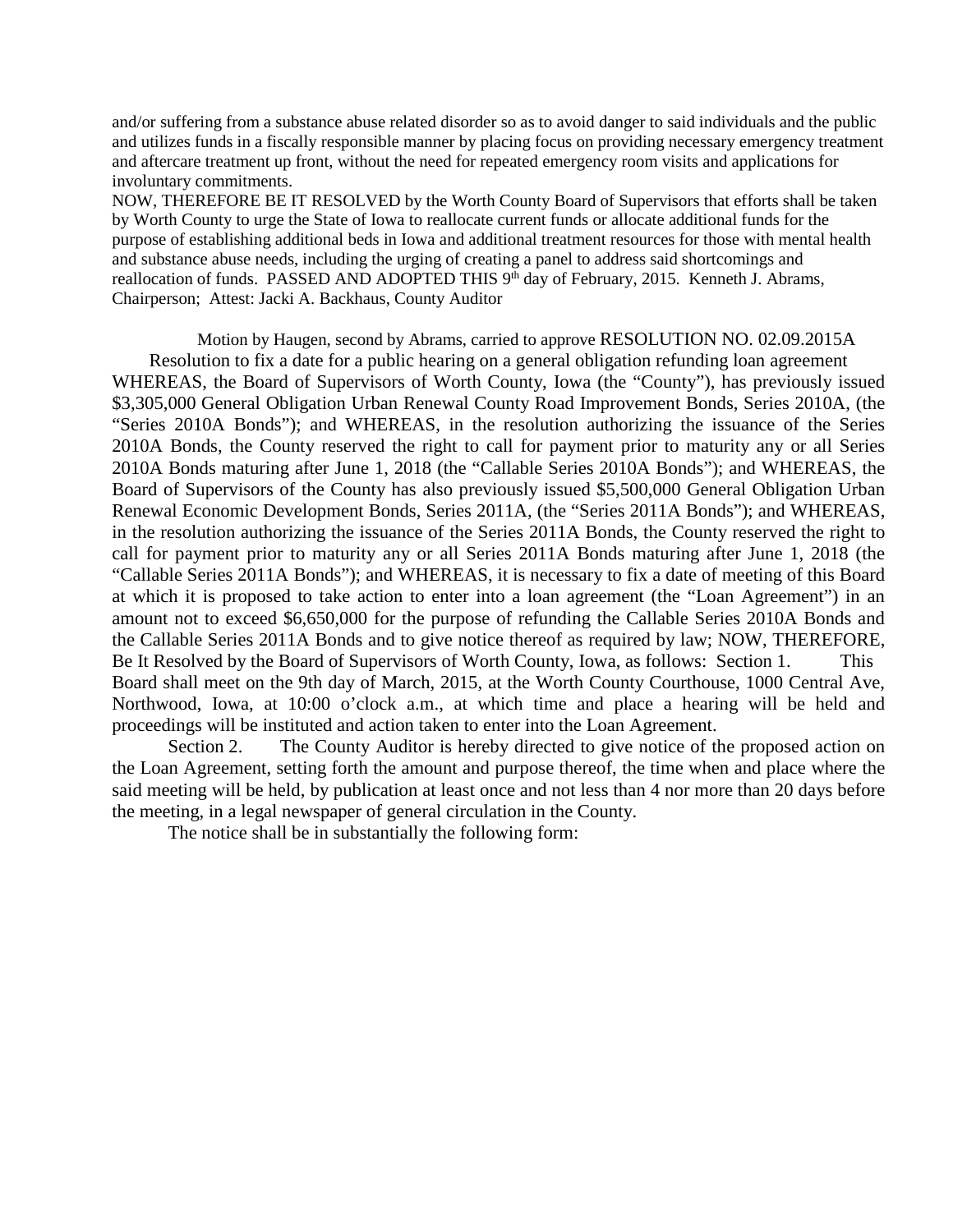## NOTICE OF PROPOSED ACTION TO INSTITUTE PROCEEDINGS TO ENTER INTO A LOAN AGREEMENT IN A PRINCIPAL AMOUNT NOT TO EXCEED \$6,650,000 (GENERAL OBLIGATION REFUNDING)

The Board of Supervisors of Worth County, Iowa (the "Board") will meet on the 9th day of March, 2015, at the Worth County Courthouse, 1000 Central Ave, Northwood, Iowa, at 10:00 o'clock a.m., for the purpose of holding a hearing and taking action to enter into a loan agreement (the "Loan Agreement") in an amount not to exceed \$6,650,000, for the purpose of refunding the portion of the County's General Obligation Urban Renewal County Road Improvement Bonds, Series 2010A that mature after June 1, 2018, and the portion of the County's General Obligation Urban Renewal Economic Development Bonds, Series 2011A that mature after June 1, 2018.

The Loan Agreement is proposed to be entered into pursuant to authority contained in Sections 331.402 and 331.441 of the Code of Iowa. The Loan Agreement will constitute a general obligation of the County.

At the time and place of the hearing, oral or written objections may be filed or made to the proposal to enter into the Loan Agreement. After the hearing, the Board may take action to enter into the Loan Agreement, in which case, the decision will be final unless appealed to the District Court within fifteen (15) days thereafter.

By order of the Board of Supervisors of Worth County, Iowa.

## Jacki Backhaus County Auditor

Section 3. All resolutions or parts of resolutions in conflict herewith are hereby repealed to the extent of such conflict.

Passed and approved February 9, 2015. Kenneth J. Abrams, Chairperson, Board of Supervisors Attest: Jacki A. Backhaus, County Auditor

The following claims were approved:

| A & I Auto Body Inc                | Supplies-Eng   | 3,654.16  |
|------------------------------------|----------------|-----------|
| AT & T                             | Service-E911   | 34.71     |
| Abrahams, Karen                    | Service-Aud    | 12.38     |
| Ag Power Enterprises Inc           | Service-It/Gis | 20.25     |
| Agvantage Fs Inc                   | Fuel-Eng       | 8,989.19  |
| Alliance Technologies Inc          | Service-Dap    | 431.25    |
| <b>Alliant Energy</b>              | Service-Vaf    | 10,714.74 |
| Aramark                            | Service-Eng    | 367.52    |
| B & J Water Conditioning Inc       | Service-Shf    | 144.00    |
| Backhaus, Elizabeth                | Service-Aud    | 142.31    |
| <b>Bcn</b> Telecom                 | Service-Gsr    | 120.97    |
| Berge, Larry                       | Fuel-Eng       | 3,377.69  |
| <b>Black Hills Energy Inc</b>      | Service-Eng    | 916.15    |
| <b>Bmc Aggregates Lc</b>           | Rock-Eng       | 47.35     |
| Bp                                 | Fuel-Eng       | 45.84     |
| <b>Businessware Solutions Inc.</b> | Service-Dap    | 31.51     |
| Card Center                        | Exp-Dap        | 1,610.92  |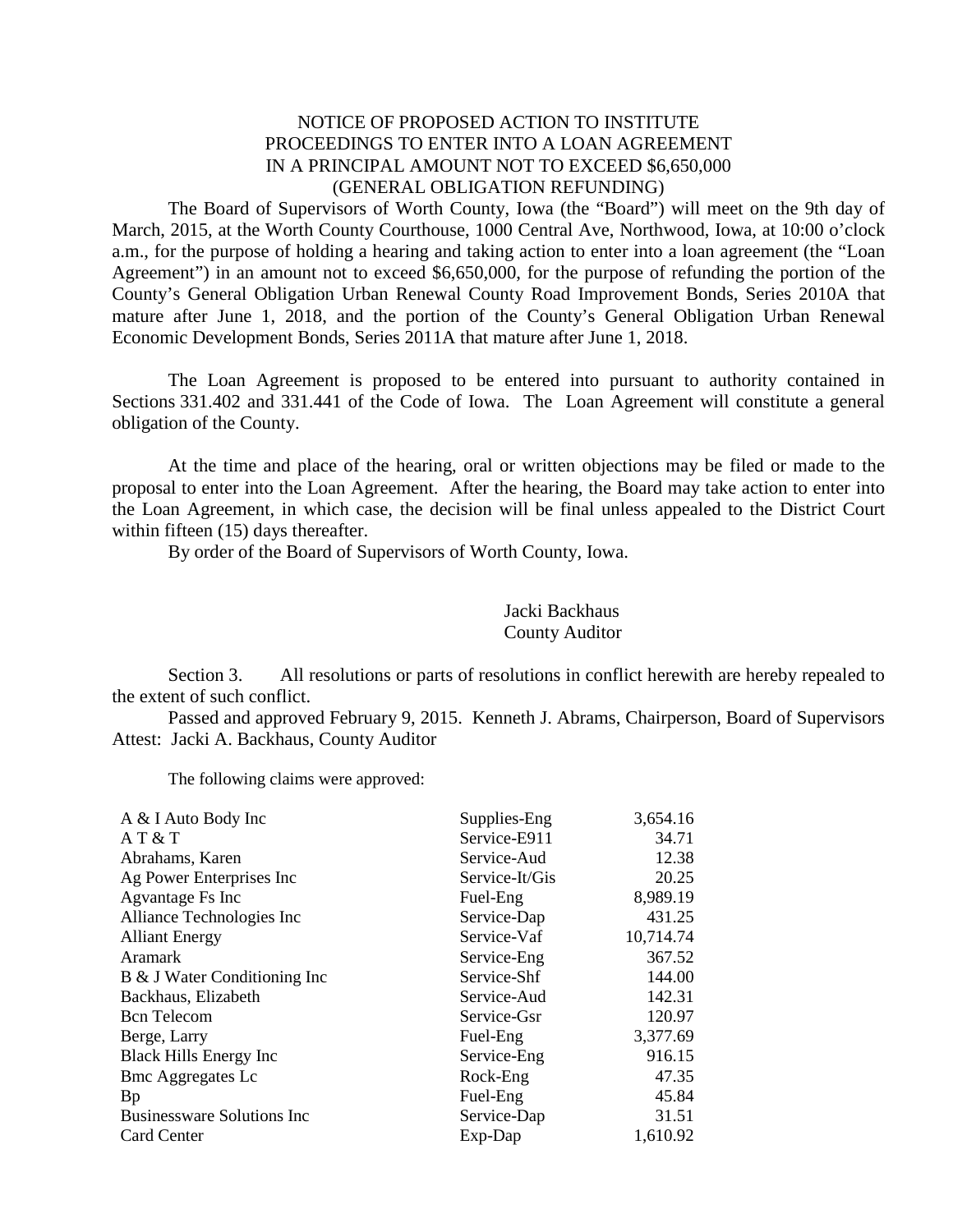| Carquest Auto Parts Inc            | Supplies-Con     | 382.08   |
|------------------------------------|------------------|----------|
| Cavett's Lawn & Garden Equip       | Service-Eng      | 158.50   |
| Ccda                               | Dues-Con         | 40.00    |
| <b>Cdw Government Inc</b>          | Equip-Dap        | 3,749.66 |
| <b>Cemstone Concrete Materials</b> | Supplies-Eng     | 726.75   |
| Centurylink                        | Service-Eng      | 41.06    |
| City Of Fertile                    | Rutf-Eng         | 1,563.17 |
| City Of Grafton                    | Rutf-Eng         | 898.57   |
| City Of Hanlontown                 | Rutf-Eng         | 365.29   |
| City Of Joice                      | Service-Eng      | 919.13   |
| <b>City Of Kensett</b>             | Service-Eng      | 474.24   |
| City Of Manly                      | Service-Eng      | 41.09    |
| City Of Northwood                  | Service-Vaf      | 341.19   |
| Class C Solutions Group            | Supplies-Eng     | 723.09   |
| Codex Corporation                  | Supplies-Shf     | 211.50   |
| Des Moines Stamp Mfg Co            | Supplies-Shf     | 109.50   |
| Diamond Mowers Inc                 | Parts-Eng        | 1,852.24 |
| <b>Falkstone Llc</b>               | Rock-Eng         | 46.44    |
| <b>Fastenal Company</b>            | Supplies-Eng     | 60.40    |
| Fitzl, Jean                        | Service-Aud      | 168.31   |
| Force Science Institute            | Edu-Ema          | 3,950.00 |
| Foss, Genie                        | Service-Aud      | 16.50    |
| Greve Law Office                   | Exp-Aty          | 83.00    |
| Grp & Associates Inc               | Service-Phd      | 45.00    |
| Hanson, Gary                       | Safety-Eng       | 150.00   |
| Haugen, David                      | Mileage-Sup      | 58.24    |
| Hengesteg, Stephanie               | Mileage-Trs      | 126.86   |
| Henry M. Adkins & Son Inc.         | Service-Aud      | 1,234.10 |
| Huber Supply Co Inc                | Service-Eng      | 105.00   |
| Ia County Recorders Assn           | Edu-Rec          | 220.00   |
| Ia Dept Of Public Health           | Supplies-Rec     | 71.23    |
| Ia Dept Of Public Safety           | Service-Shf      | 1,563.00 |
| Ia Prison Industries               | Supplies-Eng     | 1,365.20 |
| Ia Secretary Of State              | Service-Shf      | 30.00    |
| Ia Weed Commissioner's Assoc       | Edu-Wec          | 120.00   |
| Ip Pathways                        | Service-Dap      | 5,160.00 |
| <b>Isac</b>                        | Edu-Sup          | 1,015.00 |
| Knudtson, Kirby                    | Service-Shf      | 109.30   |
| Lair, Paul                         | Fuel-Eng         | 50.00    |
| Landfill Of North Iowa             | Service-Con      | 47.15    |
| Larsen Plumbing & Heating Inc      | Parts-Eng        | 13.99    |
| <b>Lawson Products Inc</b>         | Supplies-Eng     | 45.59    |
| Lea Mobile Glass Inc               | Service-Eng      | 219.04   |
| Marco Inc                          | Equip-Dap        | 326.32   |
| Mc Clure Engineering Co            | Service-Ndp      | 7,471.50 |
| Mediacom                           | Service-Gsr      | 1,788.09 |
| Meierotto, Mandy                   | Service-Aud      | 171.84   |
| Mid-States Organized Crime Inf     | Dues-Shf         | 150.00   |
| Midwest Wheel Companies Inc        | Parts-Eng        | 98.94    |
| Napa Auto Parts                    | Parts Credit-Eng | 130.54   |
| National Sheriff's Assn            | Dues-Shf         | 56.00    |
| Niacog                             | Service-Tra      | 1,966.56 |
| Northwood Electric Inc             | Service-Eng      | 772.11   |
|                                    |                  |          |